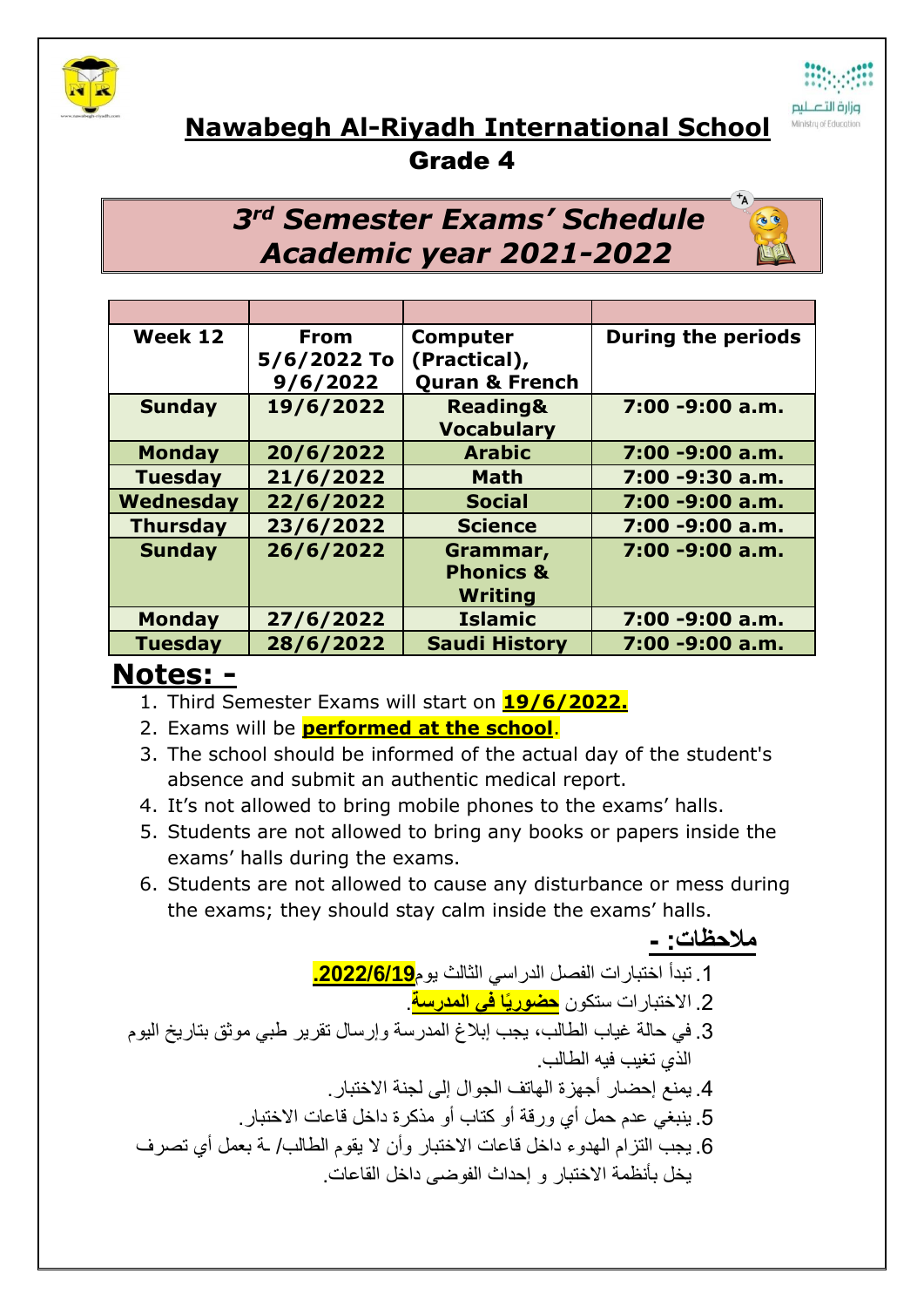| <b>Day</b> | <b>Subject</b>                           | <b>Material Covered</b>                                                                                                                                                                                                                                                                                                                                                                                                                                                                                                                                                                                                                                                                                                                                    |  |
|------------|------------------------------------------|------------------------------------------------------------------------------------------------------------------------------------------------------------------------------------------------------------------------------------------------------------------------------------------------------------------------------------------------------------------------------------------------------------------------------------------------------------------------------------------------------------------------------------------------------------------------------------------------------------------------------------------------------------------------------------------------------------------------------------------------------------|--|
| Sun.       | <b>Reading&amp;</b><br><b>Vocabulary</b> | <b>Vocabulary</b><br>* U.5-L.24 "Owen & Mzee: The True Story of a Remarkable<br><b>Friendship"</b><br>$\overline{(\text{Journeys})}$ T.B Pgs.712-713<br>* U.5-L.25 "The Fun They Had"<br>(Journeys) T.B Pgs.740-741<br><b>Reading</b><br>* U.5-L.24 "Owen & Mzee: The True Story of a Remarkable<br><b>Friendship"</b><br>(Journeys) T.B Pgs.716 -727<br>* U.5-L.25 "The Fun They Had"<br>(Journeys) T.B Pgs.744 -753<br>*Any related worksheets or discussed questions in the class                                                                                                                                                                                                                                                                       |  |
| Mon.       | <b>Arabic</b>                            | <mark>الوحدة الرابعة : " حرف ومهن "</mark><br>نص الفهم القرائي : " أحب العامل " كتاب الطالبة ص. 134- 139<br>أحاكي الأسلوب اللغوي " أسلوب الاستفهام " كتاب الطالبة ص. 140<br>الألف اللبِنة آخر الفعل كتاب الطالبة ص. 141- 144<br>الألف اللينة آخر الاسم كتاب الطالبة ص. 145- 147<br>الألف اللينة آخر الحرف كتاب الطالبة ص. 148- 149<br>الاسم المجرور بحرف الجر كتاب الطالبة ص. 150- 157<br>أنواع المعارف كتاب الطالبة ص. 158- 168<br>النص الشعري : " أرباب الحرف " كتاب الطالبة ص. 176- 178                                                                                                                                                                                                                                                                 |  |
| Tues.      | <b>Math</b>                              | أوراق المراجعة<br>Ch.8: Multiply Fractions by whole numbers<br><b>L.1: Multiples of Unit Fractions</b><br>Pg.(457)<br><b>L.2: Multiples of Fractions</b><br>Pg.(463)<br>L.3: Multiply a Fraction by a Whole Number Using Models<br>Pg.(471)<br>L.4: Multiply a Fraction or Mixed Number by a Whole<br><b>Number</b> Pg.(477)<br>Ch.9: Relate Fractions and Decimals<br><b>L.1: Relate Tenths and Decimals</b><br>Pg.(497)<br><b>L.2: Relate Hundredths and Decimals</b><br>Pg.(503)<br><b>L.7: Compare Decimals</b><br>Pg.(535)<br>Ch.10: Two-Dimensional Figures<br>L.1: Lines, Rays, and Angles<br>Pgs.(549,550,551)<br><b>L.2: Classify Triangles by Angles</b><br>Pgs.(556,557)<br><b>L.4: Classify Quadrilaterals</b><br>Pg.(567)<br><b>Worksheet</b> |  |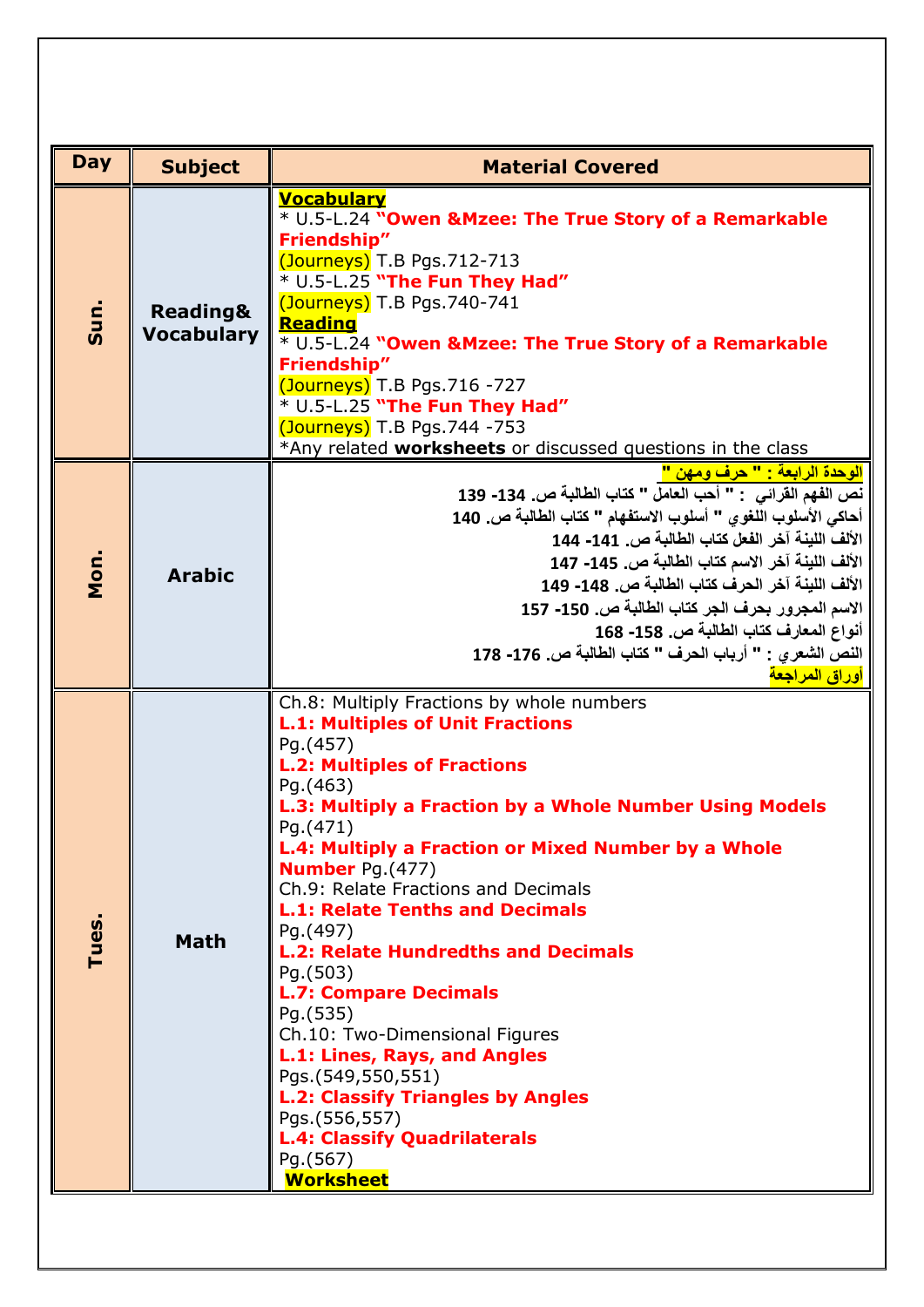| Wed    | <b>Social</b>                 | U.6- L.1"What is Pollution?"<br>Social<br>S.B. Pgs. 101-103<br>W.B. Pg. 59<br><b>U.6- L.2"Air Pollution"</b><br>S.B. Pgs. 104-108<br>W.B. Pgs. 60-62<br><b>U.6- L.3 "Water Pollution"</b><br>S.B. Pgs. 109-112<br>W.B. Pgs. 63-64<br><b>U.6- L.4 "Land Pollution"</b><br>S.B. Pgs. 113-116<br>W.B. Pgs. $65-66$ + worksheet                                                                                                                                                                                                                                                                                                                                                                                                 |
|--------|-------------------------------|-----------------------------------------------------------------------------------------------------------------------------------------------------------------------------------------------------------------------------------------------------------------------------------------------------------------------------------------------------------------------------------------------------------------------------------------------------------------------------------------------------------------------------------------------------------------------------------------------------------------------------------------------------------------------------------------------------------------------------|
| Thurs. | <b>Science</b>                | U.9, L.5 "What Are Conductors and Insulators?"<br>T.B. Pgs. $463 - 467$<br>U.10, L.1 "What Is Electricity?"<br>T.B. Pgs. $483 - 493$<br>U.11, L.1 "What Is Motion?"<br>T.B. Pgs. 537 - 549<br>Worksheets (3, 4, 5)                                                                                                                                                                                                                                                                                                                                                                                                                                                                                                          |
| Sun.   | Grammar & I<br><b>Writing</b> | <u>Grammar</u><br>*U.5-L.23 "Punctuation "<br>R.N. Pgs. 307, 308<br>*U.5-L.24 "Commas "<br>R.N. Pgs. 319, 320<br>*U.6-L.26 "Making Comparisons"<br>R.N. Pgs. 342, 343, 344<br>*U.6-L.28 "Possessive Pronouns "<br>R.N. Pgs. 364, 365<br><b>Phonics</b><br>*U.4 - L.20 "Words with VCCV Pattern"<br>R.N. Pgs. 244, 245, 246<br>*U.5-L.21 "Words with VCV Pattern"<br>R.N. Pgs. 280, 281, 282<br>*U.5-L.22 "VCCV and VCV Patterns"<br>R.N. Pgs. 292, 293, 294<br>*U.5-L.23 "Words with the VCCV Pattern"<br>R.N. Pgs. 304, 305, 306<br><u>Writing</u><br>*L.16 "Descriptive Paragraph"<br>Handbook Pg. 44<br>*L.17 "Friendly Letter"<br>Handbook Pg. 46<br>*Any related <b>worksheets</b> or discussed questions in the class |
| Mon    | <b>Islamic</b>                | <u>أوراق العمل.</u>                                                                                                                                                                                                                                                                                                                                                                                                                                                                                                                                                                                                                                                                                                         |
|        |                               |                                                                                                                                                                                                                                                                                                                                                                                                                                                                                                                                                                                                                                                                                                                             |